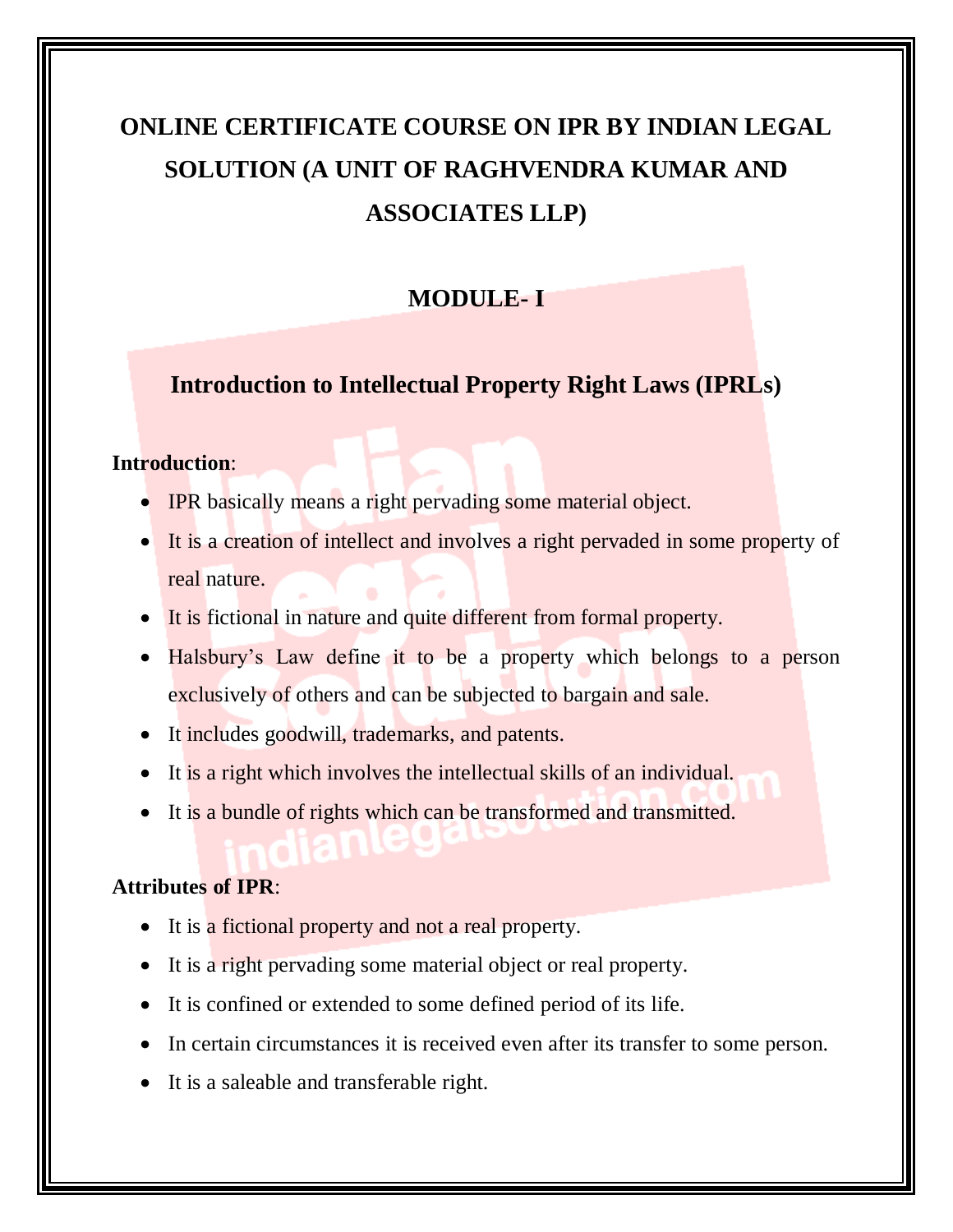- It is a more valuable right than real property.
- It is protected by different legislations under different statutes.

#### **Nature and Scope of IPR**:

- IPR are basically the rights of jus in re propria over intangible things.
- It is a right over the skills, ideas and intellect of a person.
- The scope of IPR is very wide and *WIPO (World Intellectual Property Organisation)* includes
	- 1. literary, artistic, scientific trade marks
	- 2. Service marks, commercial names & designations,
	- 3. All other rights resulting from intellectual property in artistic, scientific, literary or industrial works.

# **Kinds of IPR**:

- The subject matter of IPR is divided in two types:
	- 1. Industrial Property includes patents, trademarks etc.
	- 2. Literary Property includes copyrights, broadcasting rights etc.
	- A. **Copyright**: Exclusive privilege for printing, multiplying publishing and selling a literary or artistic work or technical production like a map, blue print, or sound recording, musical work etc.
	- B. **Patents**: Exclusive right granted to inventor or discoverer to make, sell or use his inventions or discoveries.Its characteristic lie in the power of excluding others if patentee doesn't wish to use the patent himself. Some important features of Patents are:

(i) It is a license granted by the state.

(ii)It is granted as to some invention to the applicant who claims for it.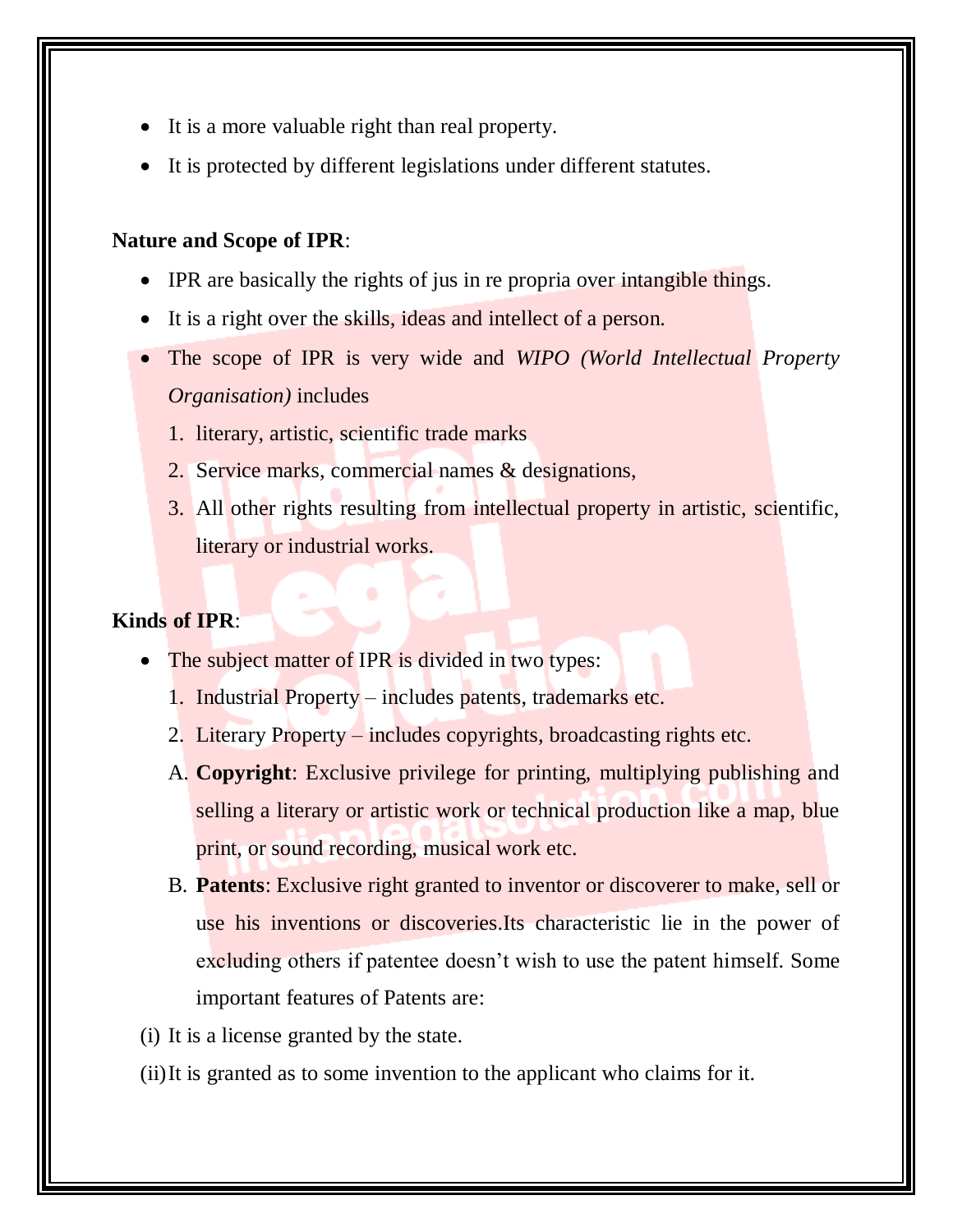- (iii) It is an exclusive right conferred upon a person for a limited or specified time.
- (iv) The license is a protection to use the invention ass a monopoly of the person.
	- C. **Trademarks**: Any mark, symbol, pattern or any other devices with or without words, affixed to goods offered whereby the goods of a manufacturer can be at once distinguished from similar goods are known as trademarks. Generally trade name is used under which a person or a firm transacts his business whether or not in proper or less fanciful name of the product or services.
	- D. **Designs**: Basically means a right which connotes the features or outward appearance of the article and implies shape, configuration, and pattern and must relate to an article and must be novel and original.

#### **Benefits of IPR**:

- The interests of the individuals who won any intellectual property are safeguarded from undue exploitation and encroachment, infringement or violation thereof by virtue of IPR Laws.
- The role of investors are recognised and encouragement is forwarded to them for continuing researches in their respective fields in order to make advancement in their work.
- Protection of intellectual property has contributed more and more to the growth and development of various kinds of industries in states and international level.